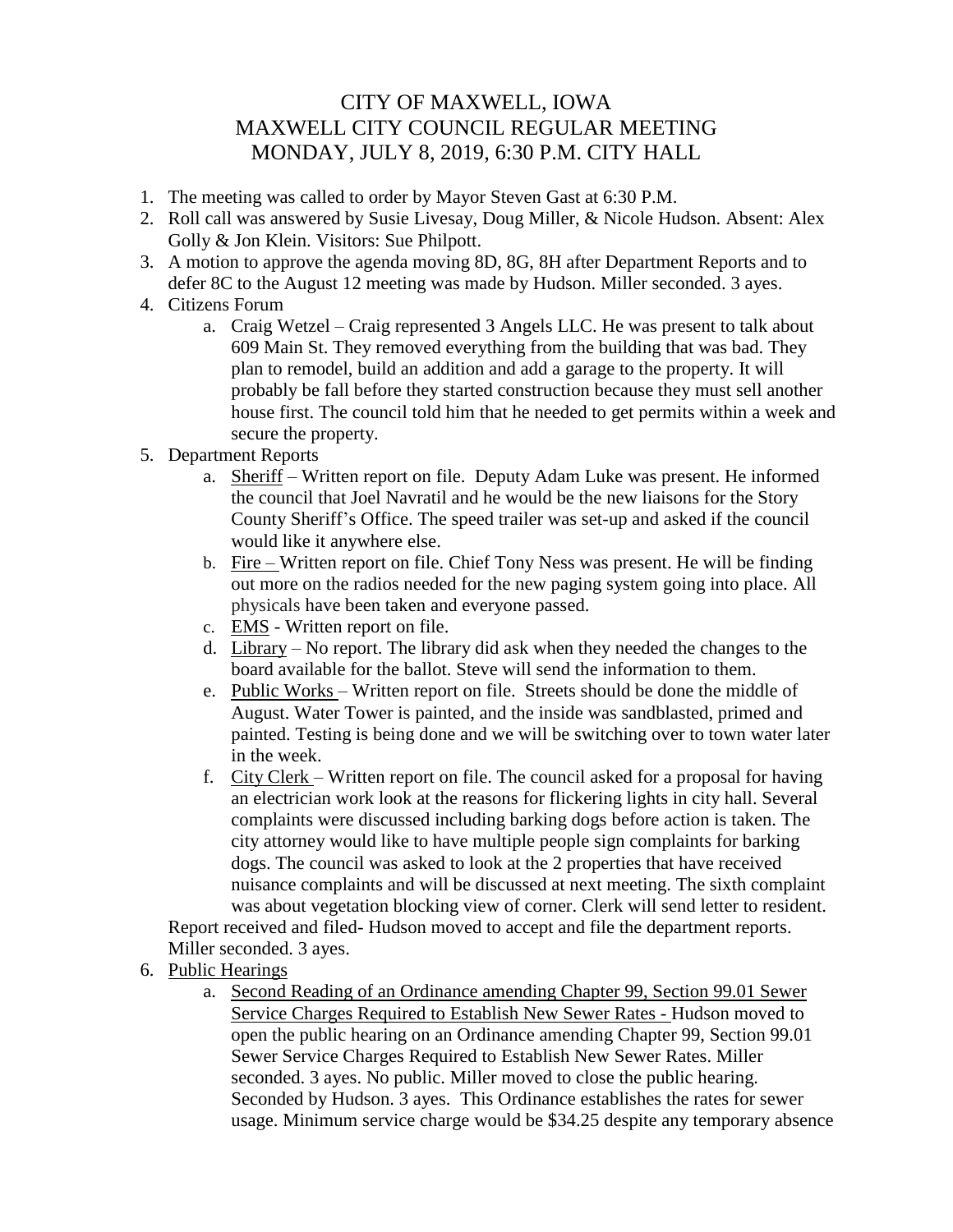of the customer and a usage charge of \$1.87 per 1000 gallons. Hudson moved to accept the second reading of an Ordinance amending Chapter 99, Section 99.01 Sewer Service Charges Required to Establish New Sewer Rates. Livesay seconded. 3 ayes. Third reading will be August 12, 2019.

- b. Second Reading of an Ordinance amending Chapter 92, Section 92.02 Rates for Service to Establish New Water Rates – Miller moved to open the public hearing on an Ordinance amending Chapter 92, Section 92.02 Rates for Service to Establish New Water Rates. Hudson seconded. 3 ayes. No public. Livesay moved to close the public hearing. Seconded by Hudson. 3 ayes. This Ordinance establishes the rates for water usage. Minimum service charge would be \$20.62 despite any temporary absence of the customer and a usage charge of \$1.48 per 1000 gallons. Hudson moved to accept the second reading of an Ordinance amending Chapter 92, Section 92.02 Rates for Service to Establish New Water Rates. Miller seconded. 3 ayes. Third reading will be August 12, 2019.
- 7. Old Business
	- a. NA
- 8. New Business
	- a. Resolution 2019-15 directing the Clerk to pay all Regular Bills Monthly Bills of the City each Two Weeks or as the Bills are Received – Hudson moved to approve Resolution 2019-15 directing the Clerk to pay all Regular Bills Monthly Bills of the City each Two Weeks or as the Bills are Received. Miller seconded. 3 ayes.
	- b. Resolution 2019-16 Directing the Clerk to Transfer Funds to Zero Out Balances in the May 2013 Flood/Hail, 2014 FEMA Buyout, and Debt Service Funds – Hudson moved to approve Resolution 2019-16 Directing the Clerk to Transfer Funds to Zero Out Balances in the May 2013 Flood/Hail, 2014 FEMA Buyout, and Debt Service Funds. Miller seconded. 3 ayes.
	- c. Motion to Approve Poultry Permit for 1400 Rock Creek Drive Action was deferred to Aug. 12 meeting.
	- d. Motion to Approve the Proposal to Install Drain in Cemetery Water ponds on the north and south side of the southern part of the cemetery making it impossible to mow and maintain during wet weather. Installing the 8" outlet pipe, two 4"tile drains and 8" intake will reduce the time surface ponding will exist. Miller moved to approve un-budgeted construction of an 8" drain with two 4" lines by the drive on the south and an 8" intake for surface water with payment coming from line item 001-450-6320 Cemetery Grounds Maintenance/Repair. Livesay seconded. 3 ayes
	- e. Motion to Approve Alcohol License for KT's Bar & Grill Miller moved to approve KT's Bar & Grill alcohol license. Livesay seconded. 3 ayes.
	- f. Motion to Approve New Member to Board of Adjustments/Planning & Zoning  $-$ An opening on the Board of Adjustments/Planning & Zoning was advertised. Sue Philpott was the only applicate. Miller moved to accept Sue Philpott as the new member of the Board of Adjustments/Planning & Zoning until 2021. Hudson seconded. 3 ayes.
	- g. Motion to Approve Proposal for Re-Roofing Water Plant & Blower Building Hudson moved to approve the re-roofing of the Water Plant with a metal roof for \$10,500 from 600-810-6310 Building Maintenance and Repair and the Blower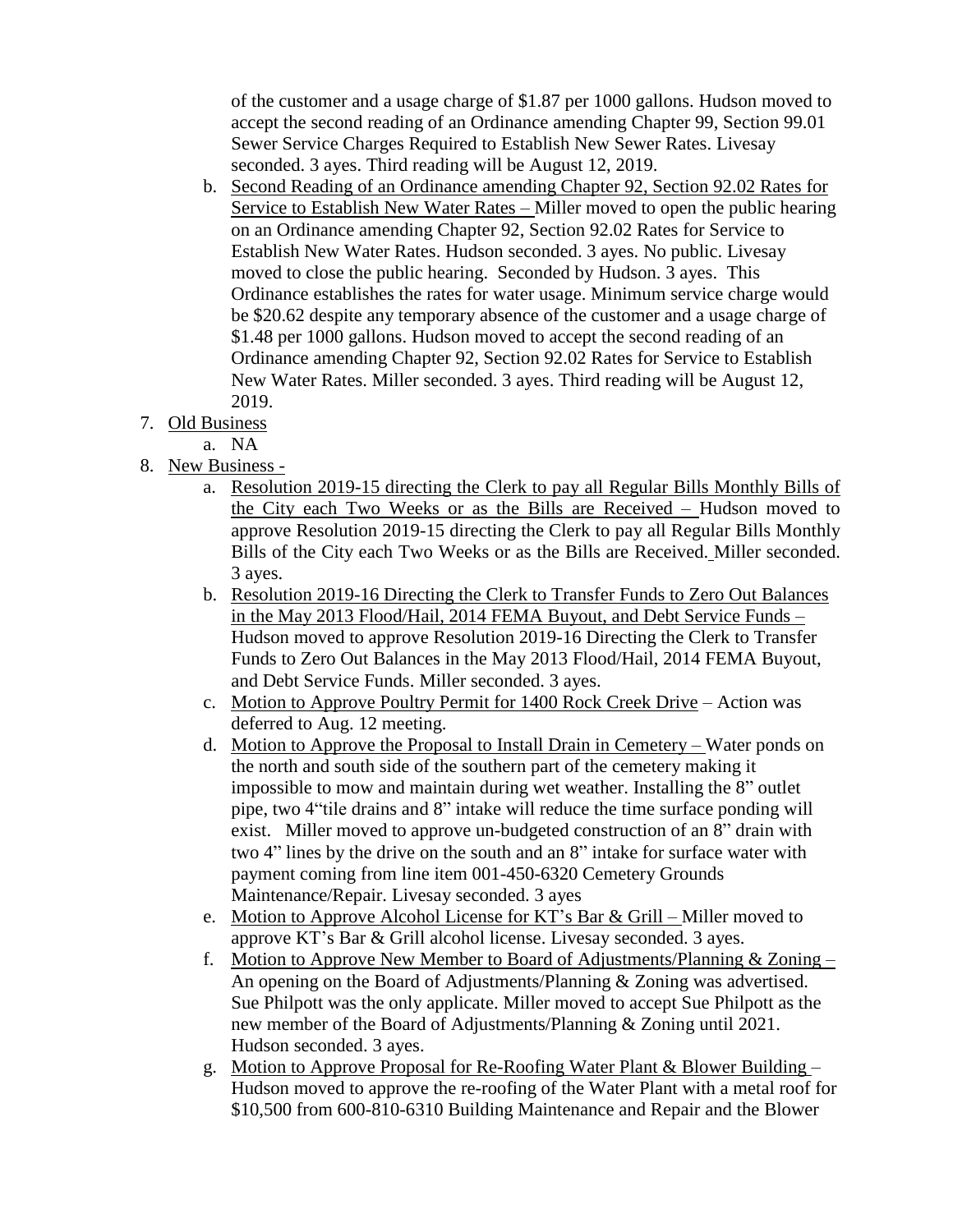Building for \$850 from 610-815-6310 Building Maintenance and Repair. Miller seconded. 3 ayes

- h. Motion to Approve Floodlight at Scout Park- Livesay moved to put a floodlight on the building and the parking area of Scout Park. Miller seconded. 3 ayes.
- i. Motion to Approve Policy for Enforcement of City Codes This policy is for the City Code "At-Large Enforcement". Hudson moved that is the policy of the Council that the staff perform the following duties: In those cases where the City Staff is called to capture an "at-large" animal or to pick up a captured "atlarge" animal and return it to its owner., the City becomes the complainant and it is the job of responsibility of City staff to take pictures (with dates) of the animal off the owner's premises, complete a complaint form, check the box stating they are willing to testify, and submit the form to the City Clerk who will issue the warning letter
- j. Motion to Concur with the Zoning Commission Recommendation to Eliminate the Maximum Size of 1,000 Square Feet for Accessory Buildings Leaving the Requirement that Accessory Building be Limited to 20% of the Rear Yard Plus Side Yard Area and Authorizing an Amendment be Drafted for Publication and Hearing. – The Planning & Zoning Commission recommends dropping the maximum floor area of all permitted accessory buildings to not total more than the lesser of 1,000 sq. ft and only requiring the 20% of the sum of the required rear plus side yard area. Hudson moved to publish amendment removing the 1,000 sq. ft. maximum size for an accessory building but leaving the requirement that the square foot size for accessory buildings are not to exceed 20% of the rear and side yard area. Livesay seconded. 3 ayes.
- 9. Council and Mayor Reports
	- a. Susie Livesay 1) Susie asked about mosquito spraying for Old Settlers. Mayor said yes. 2) Is the city going to give the owner of 609 Main St. a timeframe for doing something with the property. Clerk was instructed to set up an appointment with the building inspectors in 1 week to create a nuisance list.
	- b. Nicole Hudson-1) Nicole asked about the speed signs that were supposed to be put up on Myers St.  $\& 2<sup>nd</sup>$  St. Clerk will ask Public Works about them.
	- c. Doug Miller 1) Did the Library figure out what they were going to about their PO Box? Not as of this meeting. 2) The post in front of the hydrant at Woodlawn and  $5<sup>th</sup>$  St needs to be replaced.
	- d. Steve Gast  $-1$ ) A position on the Park Board is open. Clerk will advertise for the position. 2) Library has asked about the process for adding the change of the dynamic of the Library Board.
- 10. Consent Agenda
- **1)** Hudson moved to accept the June 4, 2019 minutes and bills. Livesay seconded. 3 ayes.

| <b>CLAIMS REPORT</b>  |                               |          |  |  |
|-----------------------|-------------------------------|----------|--|--|
| <b>VENDOR</b>         | <b>REFERENCE</b>              | AMOUNT   |  |  |
| AFLAC                 | AFLAC CANCER                  | 252.48   |  |  |
| <b>ALLIANT ENERGY</b> | <b>MONTHLY UTILITY BILL</b>   | 4,516.71 |  |  |
| <b>BADGER METER</b>   | CELLILAR READ FOR WATER METER | 300      |  |  |
| <b>BADGER METER</b>   | CELLULAR READS-WATER READDS   | 340.87   |  |  |

**2)** Bills presented were as follows: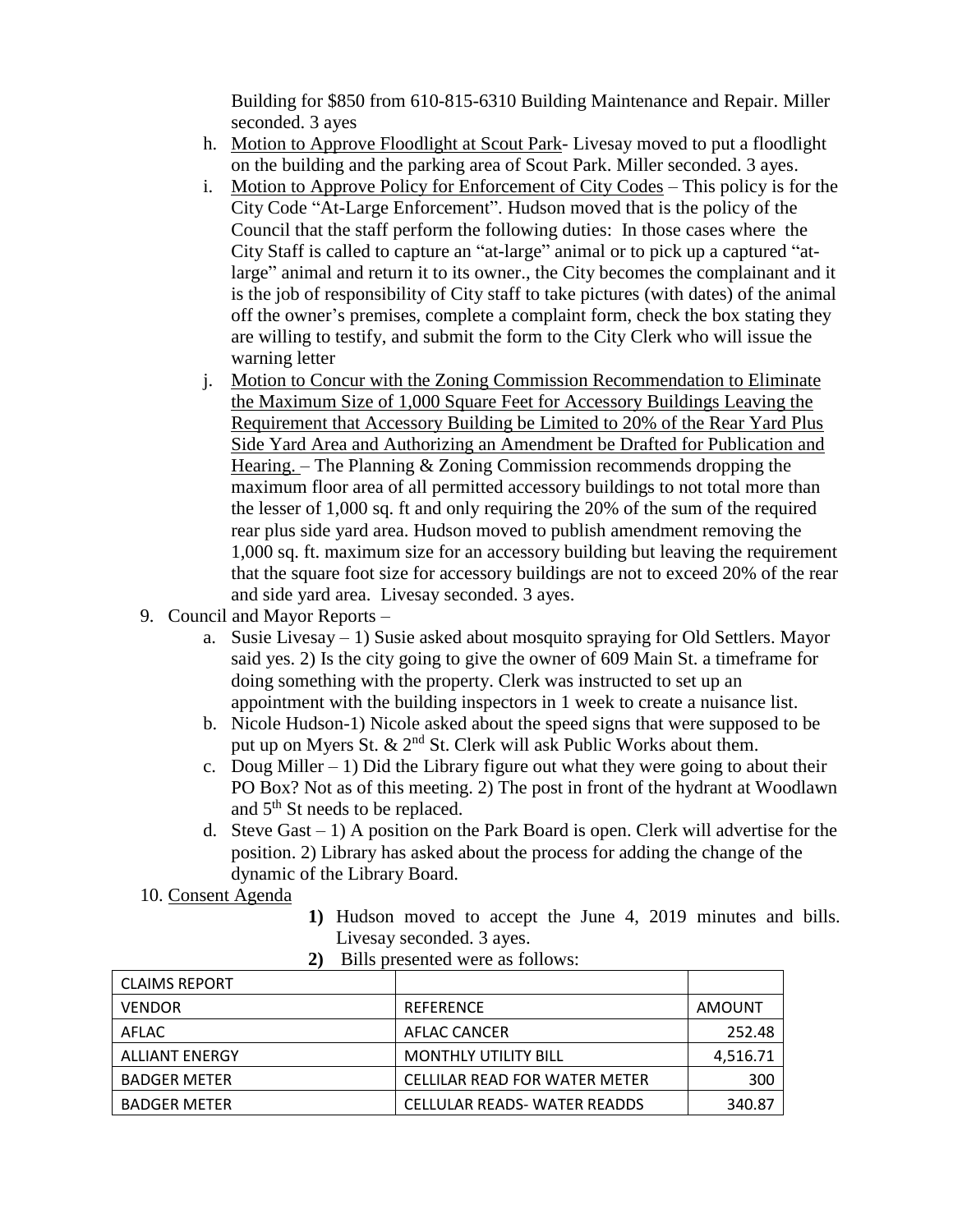| <b>BANLEACO</b>                      | MMIT-COPIER                              | 190.51    |
|--------------------------------------|------------------------------------------|-----------|
| CALDWELL, BRIERLY, CHALUPA, NUZUM    | <b>606 ROACK CREEK &amp; LARSON PROP</b> | 226       |
| CALDWELL, BRIERLY, CHALUPA, NUZUM    | DEBT COLLECTION FOR RON LARSON           | 565       |
| <b>CASEYS GENERAL STORE</b>          | <b>MONTHLY DIESEL &amp; GAS</b>          | 812.02    |
| CERTIFIED POWER, INC                 | DRIVELINE-NEW BUILD                      | 716.09    |
| CHEM-SULT, INC                       | SODIUMHYPOCHLORITE & PHOSPHATE           | 479.53    |
| <b>CHITTY GARBAGE SERVICE</b>        | <b>MONTHLY GARBAGE</b>                   | 4,675.65  |
| <b>CHITTY GARBAGE SERVICE</b>        | <b>MONTHLY GARBAGE</b>                   | 4,127.25  |
| <b>CITY OF AMES</b>                  | 1ST HALF OD RESOURCE RECOVERY            | 4,830.00  |
| <b>CONSUMERS ENERGY</b>              | RCH ELECTRIC                             | 52        |
| DAVE POMEROY                         | 5-23-2019 CEMETERY MOWING                | 1,200.00  |
| DAVE POMEROY                         | 6/7/2019 - MOWING & WEEDEATING           | 1,200.00  |
| <b>DAVE POMEROY</b>                  | 6/27/2019 - CEMETERY MOWING              | 1,200.00  |
| <b>DENNIS BELL</b>                   | REPAIRS TO WELCOME ARCH/BRIDGE           | 338.36    |
| <b>ELECTRONIC ENGINEERING</b>        | <b>TOWER FEES</b>                        | 3,210.30  |
| <b>EMERGENCY MEDICAL PRODUCTS</b>    | <b>EMS ITEMS</b>                         | 723.62    |
| <b>FELD FIRE</b>                     | MONITOR & MOUNT, BOOTS, & HOOK           | 8,008.76  |
| <b>DB IOWA HOLDINGS</b>              | LEGAL NOTICES-PH, ORD, MINUTES           | 692.89    |
| <b>GOOD HOUSEKEEPING</b>             | magazine subscription                    | 8         |
| <b>INDEPENDANT PUBLIC ADVISORS</b>   | <b>QUARTERLY RETAINER &amp; MILEAGE</b>  | 2,084.20  |
| <b>IOWA DEP OF NATURAL RESOURCES</b> | ANNUAL WATER SUPPLY FEE FY20             | 105.23    |
| <b>IOWA LEAGUE OF CITIES</b>         | MEMBER DUES 7/19-6/20                    | 804       |
| <b>IOWA ONE CALL</b>                 | <b>LOCATES</b>                           | 19.1      |
| <b>IOWA ONE CALL</b>                 | 14 LOCATES                               | 31.7      |
| IOWA REGIONAL UTILITIES ASSOC        | <b>RCH WATER</b>                         | 490.3     |
| <b>IOWA REGIONAL UTILITIES ASSOC</b> | <b>MONTHLY RCH WATER</b>                 | 1,035.68  |
| <b>IPERS</b>                         | <b>IPERS</b>                             | 1,461.07  |
| JERICO SERVICES, INC                 | <b>DUST CONTROL</b>                      | 454.23    |
| <b>JKT CONSTRUCTION</b>              | CONCRETE FLOOR FOR SHELTER HSE           | 10,380.00 |
| <b>KEYSTONE LABORATORIES INC</b>     | #1C04198-SOLIDS,NITROGEN,BOD             | 326       |
| <b>KEYSTONE LABORATORIES INC</b>     | #1C04443-SOLIDS, NITROGEN, BOD           | 483.5     |
| <b>KEYSTONE LABORATORIES INC</b>     | #1C04999-NITROGEN, BOD, CBOD             | 137.5     |
| MID-AMERICAN RESEARCH CHEMICAL       | PHOTO BLUE PWD, WIPE-OUT                 | 1,244.25  |
| <b>MAXWELL STATE BANK</b>            | FED/FICA TAX                             | 2,372.17  |
| MIDWEST INSURANCE CORP               | <b>INSURANCE</b>                         | 31,170.00 |
| <b>MOMAR</b>                         | <b>ALTOSID BRIQUETS &amp; c-CIDE</b>     | 3,014.81  |
| <b>MOTHER EARTH NEWS</b>             | <b>MAGAZINE SUBSCRIPTION</b>             | 10        |
| <b>NEW CENTURY FS</b>                | LP GAS                                   | 969.1     |
| PETTY CASH                           | <b>POSTAGE</b>                           | 8.2       |
| <b>RANDY PRITCHARD</b>               | <b>USED PLATE COMPACTOR</b>              | 400       |
| SAFE BUILDING COMPLIANCE & TEC       | #2947 - 3 NEW BUILD PERMITS              | 9,931.75  |
| <b>SNYDER &amp; ASSOCIATES</b>       | SPEED ZONES & SIGNAGE                    | 1,191.00  |
| <b>STAPLES CREDIT PLAN</b>           | PAPER, ENVELOPES, FOLDERS                | 307.64    |